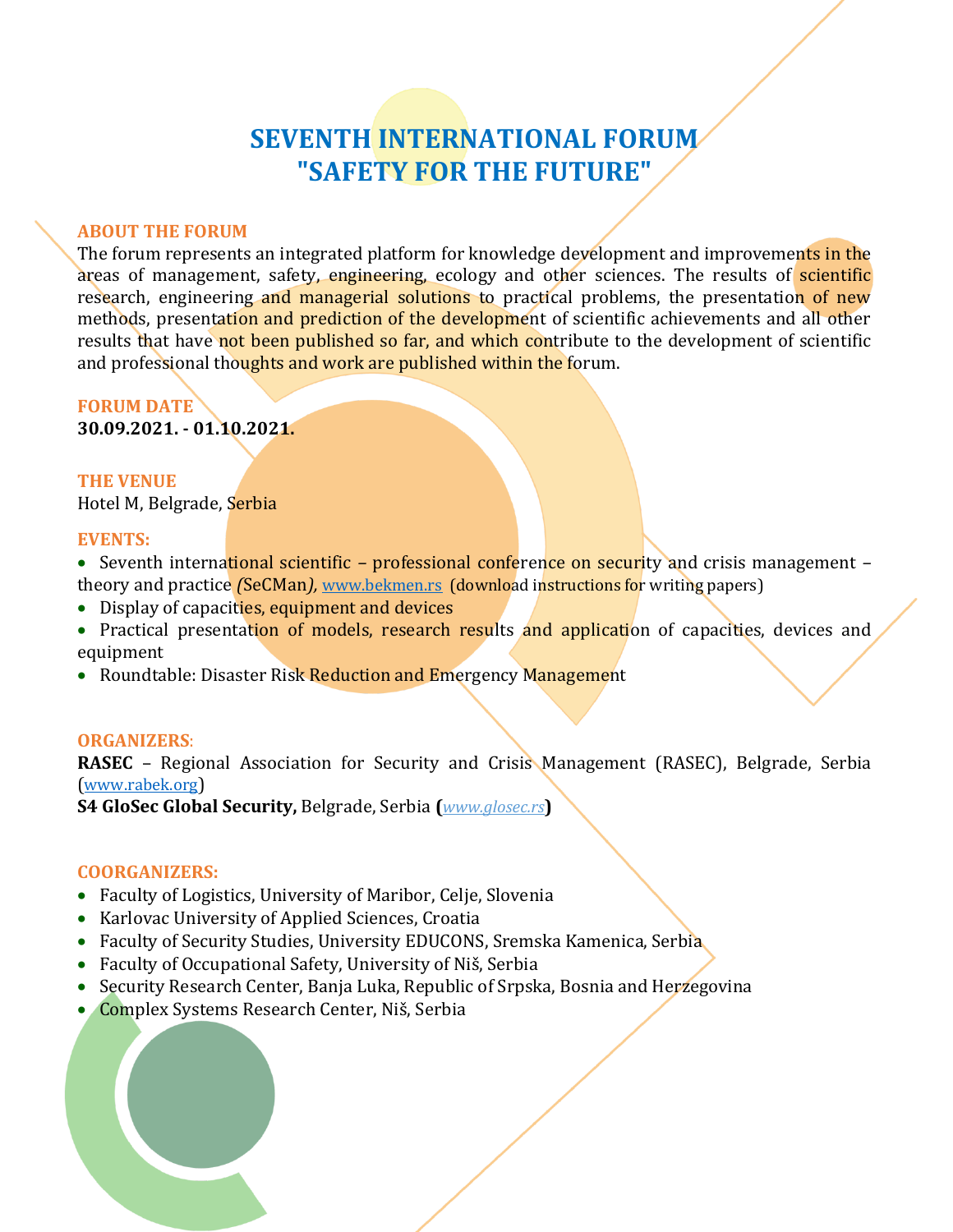### **PROGRAM COMMITTEE**

• Branko Babić, PhD, The Higher Education Technical School of Professional Studies, Novi Sad, *Serbia*

- Vesna Nikolić, PhD, *Faculty of Occupational Safety, Niš, Serbia*
- Ibrahim Ahmed Badi, PhD, *Misurata University, Libya*

 Vaska Atanasova, PhD, *Faculty of Technical Sciences in Bitola, University "St. Kliment Ohridski" of Bitola, North Macedoni*a

- Dejan Vasović, PhD, *Faculty of Occupational Safety, Niš, Serbia*
- Marijan Brozović, PhD, *Karlovac University of Applied Sciences, Croatia*
- Gian Luigi Cecchini, PhD, *Full Professor of European Union Law, University of Trieste, Italy*
- Prasenjit Chatterjee, PhD, *MCKV institute of engineering, West Bengal, India*
- Jovičić Radislav, PhD, *College of Business and Technical Education, Doboj, Bosnia and Herzegovina*
- Siniša Domazet, PhD, *Faculty of Security Studies, University EDUCONS, Sremska Kamenica, Serbia*
- Dražan Erkić, PhD, *Ministry of the Interior, Banja Luka, Republic of Srpska, Bosnia and Herzegovina*

 Tatjana Gerginova, PhD, *Faculty of security Skopje, University "St. Kliment Ohridski" of Bitola, North Macedonia* 

- Hatidža Beriša, PhD, *University of Defense, Belgrade*
- Miloš Jelić, PhD, *Research and Development Center "Alfatec" Niš, Serbia*
- Dragiša Jurišić, PhD, *Security research center, Banja Luka, Republic of Srpska, Bosnia and Herzegovina*
- **Samed Karović, PhD,** *Faculty of Security Studies, University EDUCONS***, Sremska Kamenica, Serbia**
- Tomaž Kramberger, PhD, *Faculty of Logistics, University of Maribor, Celje, Slovenia*
- Mirjana Laban, PhD, *Faculty of Technical Sciences, University of Novi Sad, Serbia*
- Goran Maksimović, PhD, *Security research center, Banja Luka, Republic of Srpska, Bosnia and Herzegovina*

 Marina Mihajlović, PhD, *Innovation center of The Faculty of Technology and Metallurgy, University of Belgrade, Serbia*

- Milan Miljković, PhD, *University of Defense, Belgrade*
- Dragan Mlađan, PhD, *University of Criminal investigation and Police studies, Belgrade, Serbia*
- Augusto Sinagra, PhD, *European Union Law, University of Rome* "La Sapienza" *Italy*
- Tatjana Stanivuk, PhD, *Faculty of Maritime studies, University of Split, Croatia*
- Katarina Štrbac, PhD, *School of Engeneering Management, University "Union - Nikola Tesla" Belgrade, Serbia*
- Lazar Velimirović, PhD, *Mathematical Institute SASA, Belgrade, Serbia*
- Petar Vranić, PhD, *Mathematical Institute SASA, Belgrade, Serbia*
- Jovan Vučinić, PhD, *Karlovac University of Applied Sciences, Croatia*
- Branislav Milosavljević, PhD, *Strategic Research Institute, University of Defense, Belgrade, Serbia*

# **ORGANIZING COMMITTEE**

- MSc Slavica Dabižljević, *RASEC, Belgrade, Serbia - Chairman*
- MSc Dragan Babić, *RASEC, Belgrade, Serbia*
- MSc Ljubiša Stajić, *Research and Development Center "Alfatec" Niš, Serbia*
- MSc Biserka Živadinović Mijucić, *Research and Development Center "Alfatec" Niš, Serbia*